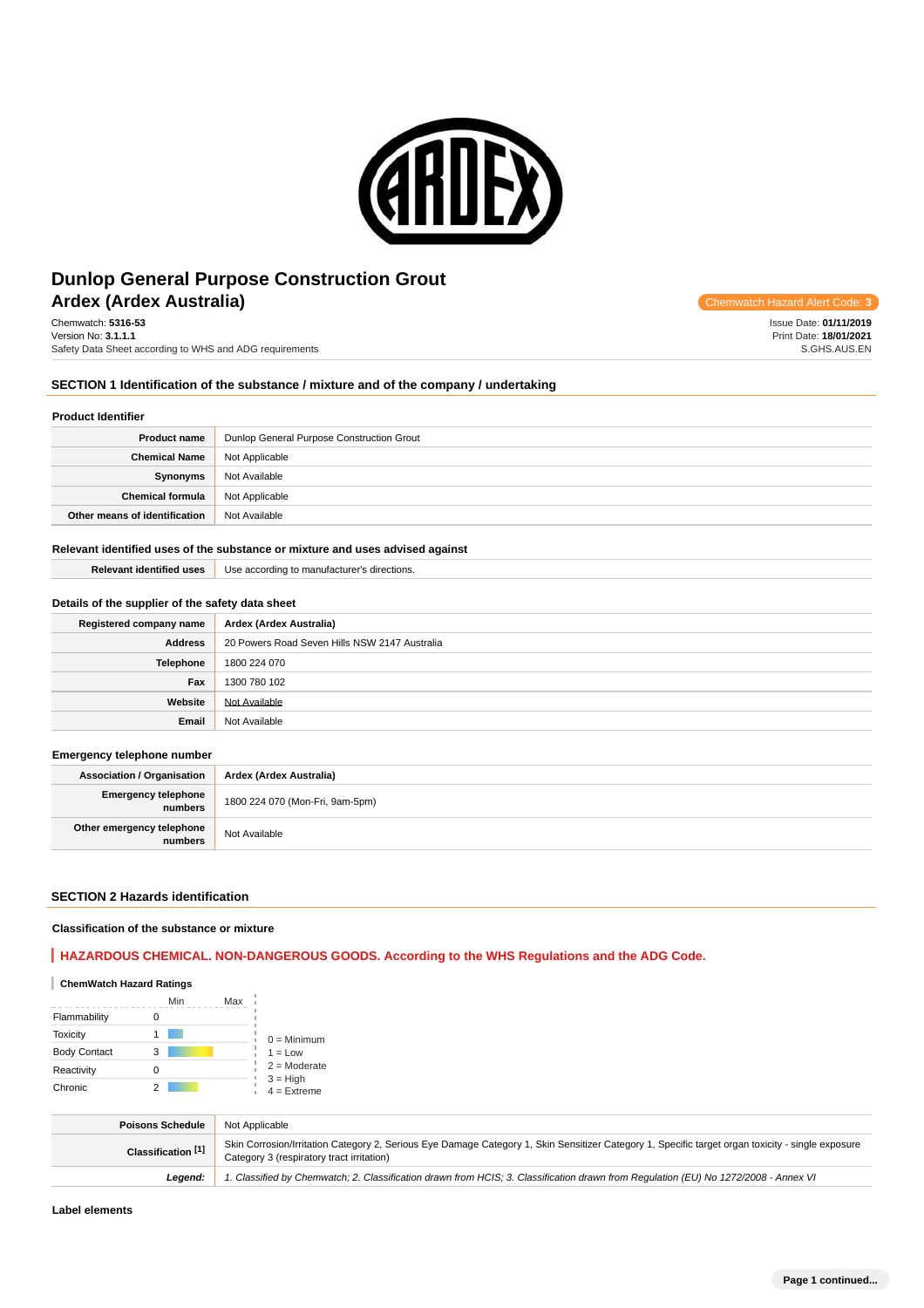**Continued...**

# **Dunlop General Purpose Construction Grout**

| Hazard pictogram(s) |  |
|---------------------|--|
|                     |  |

**Signal word Danger**

#### **Hazard statement(s)**

| H315 | Causes skin irritation.              |
|------|--------------------------------------|
| H318 | Causes serious eye damage.           |
| H317 | May cause an allergic skin reaction. |
| H335 | May cause respiratory irritation.    |

### **Precautionary statement(s) Prevention**

| P271 | Use only outdoors or in a well-ventilated area.                            |
|------|----------------------------------------------------------------------------|
| P280 | Wear protective gloves/protective clothing/eye protection/face protection. |
| P261 | Avoid breathing dust/fumes.                                                |
| P272 | Contaminated work clothing should not be allowed out of the workplace.     |

### **Precautionary statement(s) Response**

| P305+P351+P338 | IF IN EYES: Rinse cautiously with water for several minutes. Remove contact lenses, if present and easy to do. Continue rinsing. |  |
|----------------|----------------------------------------------------------------------------------------------------------------------------------|--|
| P310           | Immediately call a POISON CENTER or doctor/physician.                                                                            |  |
| P321           | Specific treatment (see advice on this label).                                                                                   |  |
| P362           | Take off contaminated clothing and wash before reuse.                                                                            |  |

#### **Precautionary statement(s) Storage**

| P405        | .                                                     |
|-------------|-------------------------------------------------------|
| <b>DOM:</b> | tightly<br>closed.<br>101C<br>$\sim$<br>$\sum$<br>1.7 |

### **Precautionary statement(s) Disposal**

**P501** Dispose of contents/container to authorised hazardous or special waste collection point in accordance with any local regulation.

# **SECTION 3 Composition / information on ingredients**

#### **Substances**

See section below for composition of Mixtures

### **Mixtures**

| <b>CAS No</b> | %[weight] | Name                                       |
|---------------|-----------|--------------------------------------------|
| 14808-60-7.   | 40-70     | graded sand                                |
| 65997-15-1    | $30 - 60$ | portland cement                            |
| Not Available | balance   | Ingredients determined not to be hazardous |

#### **SECTION 4 First aid measures**

### **Description of first aid measures**

| <b>Eye Contact</b>  | If this product comes in contact with the eyes:<br>Immediately hold eyelids apart and flush the eye continuously with running water.<br>Ensure complete irrigation of the eye by keeping eyelids apart and away from eye and moving the eyelids by occasionally lifting the upper<br>and lower lids.<br>▶ Continue flushing until advised to stop by the Poisons Information Centre or a doctor, or for at least 15 minutes.<br>Transport to hospital or doctor without delay.<br>▶ Removal of contact lenses after an eye injury should only be undertaken by skilled personnel. |
|---------------------|-----------------------------------------------------------------------------------------------------------------------------------------------------------------------------------------------------------------------------------------------------------------------------------------------------------------------------------------------------------------------------------------------------------------------------------------------------------------------------------------------------------------------------------------------------------------------------------|
| <b>Skin Contact</b> | If skin contact occurs:<br>Immediately remove all contaminated clothing, including footwear.<br>Flush skin and hair with running water (and soap if available).<br>Seek medical attention in event of irritation.                                                                                                                                                                                                                                                                                                                                                                 |
| Inhalation          | If fumes or combustion products are inhaled remove from contaminated area.<br>Lay patient down. Keep warm and rested.<br>▶ Prostheses such as false teeth, which may block airway, should be removed, where possible, prior to initiating first aid procedures.<br>Apply artificial respiration if not breathing, preferably with a demand valve resuscitator, bag-valve mask device, or pocket mask as trained.<br>Perform CPR if necessary.<br>Transport to hospital, or doctor, without delay.                                                                                 |
| Ingestion           | If swallowed do <b>NOT</b> induce vomiting.<br>If vomiting occurs, lean patient forward or place on left side (head-down position, if possible) to maintain open airway and prevent aspiration.<br>• Observe the patient carefully.<br>Never give liquid to a person showing signs of being sleepy or with reduced awareness; i.e. becoming unconscious.<br>• Give water to rinse out mouth, then provide liquid slowly and as much as casualty can comfortably drink.                                                                                                            |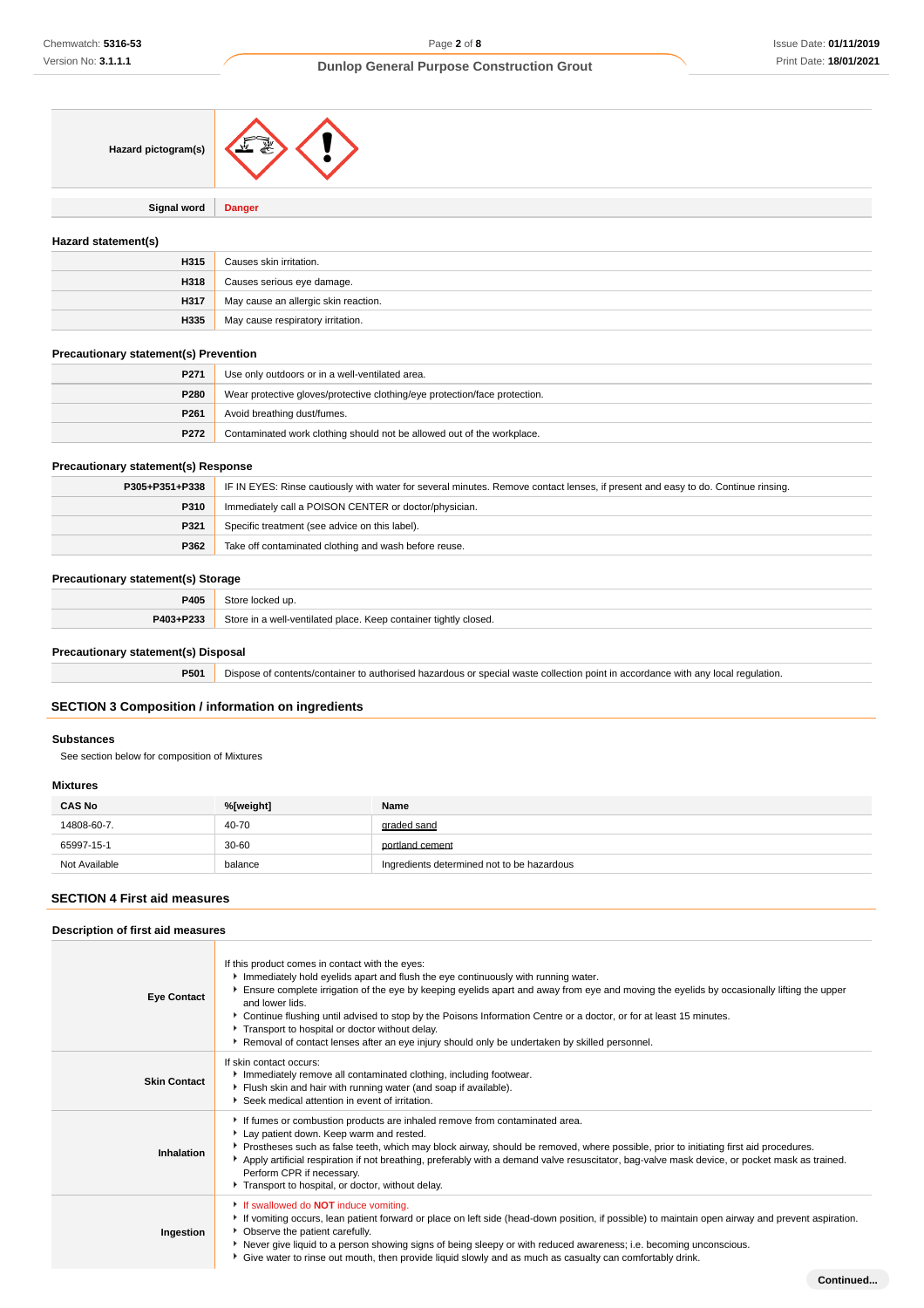Seek medical advice.

#### **Indication of any immediate medical attention and special treatment needed**

Treat symptomatically.

For acute or short term repeated exposures to iron and its derivatives:

- Always treat symptoms rather than history.
- In general, however, toxic doses exceed 20 mg/kg of ingested material (as elemental iron) with lethal doses exceeding 180 mg/kg.
- Control of iron stores depend on variation in absorption rather than excretion. Absorption occurs through aspiration, ingestion and burned skin.
- Hepatic damage may progress to failure with hypoprothrombinaemia and hypoglycaemia. Hepatorenal syndrome may occur.
- Iron intoxication may also result in decreased cardiac output and increased cardiac pooling which subsequently produces hypotension.
- Serum iron should be analysed in symptomatic patients. Serum iron levels (2-4 hrs post-ingestion) greater that 100 ug/dL indicate poisoning with levels, in excess of 350 ug/dL, being potentially serious. Emesis or lavage (for obtunded patients with no gag reflex)are the usual means of decontamination.
- Activated charcoal does not effectively bind iron.
- Catharsis (using sodium sulfate or magnesium sulfate) may only be used if the patient already has diarrhoea.
- ▶ Deferoxamine is a specific chelator of ferric (3+) iron and is currently the antidote of choice. It should be administered parenterally. [Ellenhorn and Barceloux: Medical Toxicology]
- For acute or short-term repeated exposures to highly alkaline materials: Respiratory stress is uncommon but present occasionally because of soft tissue edema.
	- Unless endotracheal intubation can be accomplished under direct vision, cricothyroidotomy or tracheotomy may be necessary.
	- **Casual** Oxygen is given as indicated.
	- The presence of shock suggests perforation and mandates an intravenous line and fluid administration.

Damage due to alkaline corrosives occurs by liquefaction necrosis whereby the saponification of fats and solubilisation of proteins allow deep penetration into the tissue. Alkalis continue to cause damage after exposure.

INGESTION:

Milk and water are the preferred diluents

No more than 2 glasses of water should be given to an adult.

Neutralising agents should never be given since exothermic heat reaction may compound injury.

\* Catharsis and emesis are absolutely contra-indicated.

\* Activated charcoal does not absorb alkali.

\* Gastric lavage should not be used.

Supportive care involves the following:

- Withhold oral feedings initially.
- If endoscopy confirms transmucosal injury start steroids only within the first 48 hours.
- Carefully evaluate the amount of tissue necrosis before assessing the need for surgical intervention.
- Patients should be instructed to seek medical attention whenever they develop difficulty in swallowing (dysphagia).

SKIN AND EYE:

Injury should be irrigated for 20-30 minutes.

Eye injuries require saline. [Ellenhorn & Barceloux: Medical Toxicology]

#### **SECTION 5 Firefighting measures**

#### **Extinguishing media**

- There is no restriction on the type of extinguisher which may be used.
- Use extinguishing media suitable for surrounding area.

#### **Special hazards arising from the substrate or mixture**

**Fire Incompatibility** None known

#### **Advice for firefighters**

| <b>Fire Fighting</b>         | Alert Fire Brigade and tell them location and nature of hazard.<br>▶ Wear breathing apparatus plus protective gloves in the event of a fire.<br>Prevent, by any means available, spillage from entering drains or water courses.<br>Use fire fighting procedures suitable for surrounding area. |
|------------------------------|-------------------------------------------------------------------------------------------------------------------------------------------------------------------------------------------------------------------------------------------------------------------------------------------------|
| <b>Fire/Explosion Hazard</b> | • Non combustible.<br>Not considered a significant fire risk, however containers may burn.<br>Decomposes on heating and produces:<br>silicon dioxide (SiO2)<br>May emit poisonous fumes.<br>May emit corrosive fumes.                                                                           |
| <b>HAZCHEM</b>               | Not Applicable                                                                                                                                                                                                                                                                                  |

#### **SECTION 6 Accidental release measures**

#### **Personal precautions, protective equipment and emergency procedures**

See section 8

### **Environmental precautions**

See section 12

#### **Methods and material for containment and cleaning up**

| <b>Minor Spills</b> | Remove all ignition sources.<br>• Clean up all spills immediately.<br>Avoid contact with skin and eyes.<br>► Control personal contact with the substance, by using protective equipment.    |
|---------------------|---------------------------------------------------------------------------------------------------------------------------------------------------------------------------------------------|
| <b>Major Spills</b> | Moderate hazard.<br>CAUTION: Advise personnel in area.<br>Alert Emergency Services and tell them location and nature of hazard.<br>Control personal contact by wearing protective clothing. |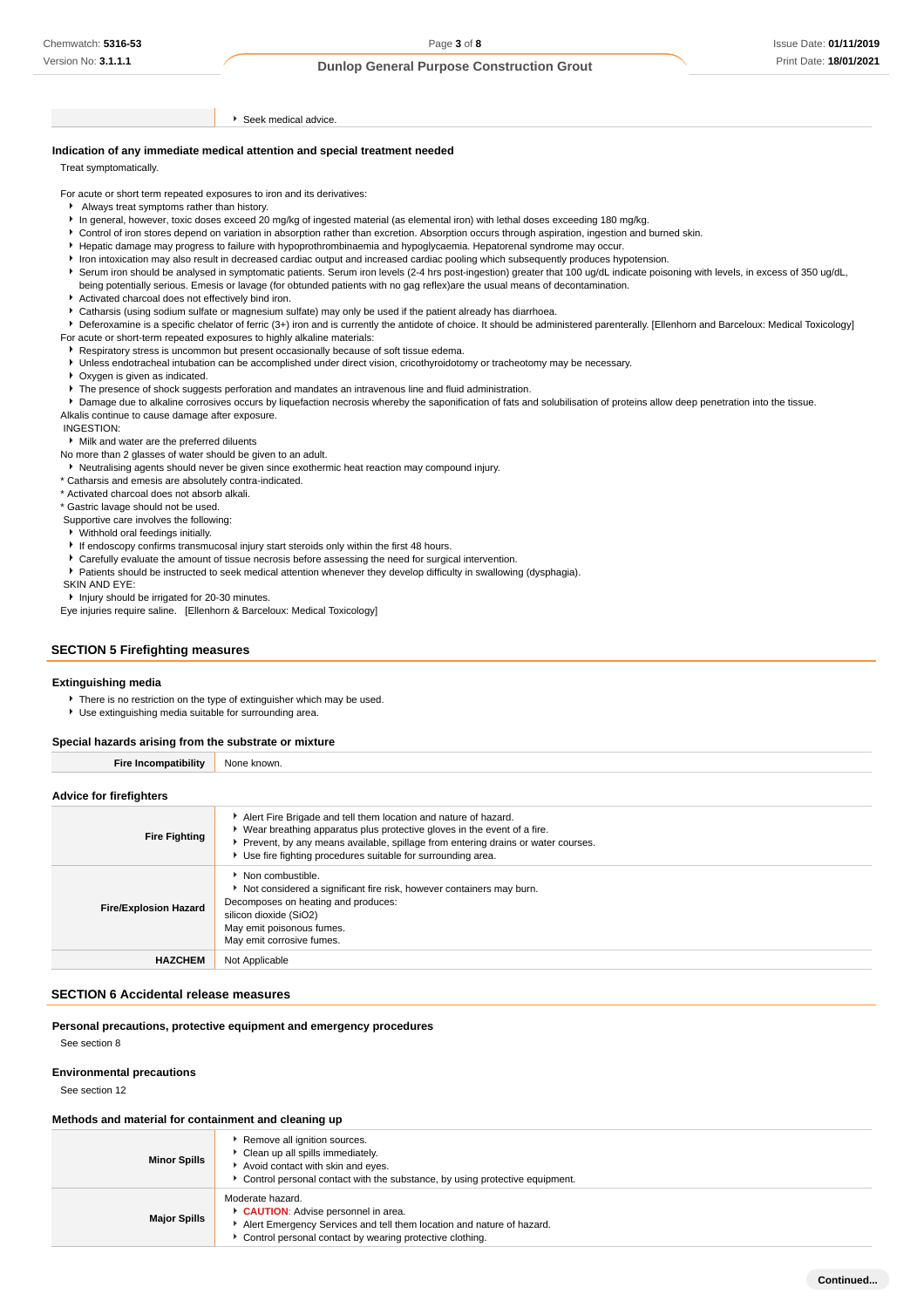Personal Protective Equipment advice is contained in Section 8 of the SDS.

# **SECTION 7 Handling and storage**

| Precautions for safe handling |                                                                                                                                                                                                           |
|-------------------------------|-----------------------------------------------------------------------------------------------------------------------------------------------------------------------------------------------------------|
| Safe handling                 | Avoid all personal contact, including inhalation.<br>▶ Wear protective clothing when risk of exposure occurs.<br>Use in a well-ventilated area.<br>Prevent concentration in hollows and sumps.            |
| Other information             | Store in original containers.<br>Keep containers securely sealed.<br>Store in a cool, dry area protected from environmental extremes.<br>Store away from incompatible materials and foodstuff containers. |

### **Conditions for safe storage, including any incompatibilities**

| Suitable container      | Multi-ply paper bag with sealed plastic liner or heavy gauge plastic bag.<br>NOTE: Bags should be stacked, blocked, interlocked, and limited in height so that they are stable and secure against sliding or collapse. Check<br>that all containers are clearly labelled and free from leaks. Packing as recommended by manufacturer.                                                                                                                                                                                                                                               |
|-------------------------|-------------------------------------------------------------------------------------------------------------------------------------------------------------------------------------------------------------------------------------------------------------------------------------------------------------------------------------------------------------------------------------------------------------------------------------------------------------------------------------------------------------------------------------------------------------------------------------|
| Storage incompatibility | WARNING: Avoid or control reaction with peroxides. All <i>transition metal</i> peroxides should be considered as potentially explosive. For<br>example transition metal complexes of alkyl hydroperoxides may decompose explosively.<br>The pi-complexes formed between chromium(0), vanadium(0) and other transition metals (haloarene-metal complexes) and mono-or<br>poly-fluorobenzene show extreme sensitivity to heat and are explosive.<br>Avoid strong acids, acid chlorides, acid anhydrides and chloroformates.<br>Avoid contact with copper, aluminium and their alloys. |

### **SECTION 8 Exposure controls / personal protection**

#### **Control parameters**

**Occupational Exposure Limits (OEL)**

**INGREDIENT DATA**

| Source                       | Ingredient         | <b>Material name</b>                              | <b>TWA</b>    | <b>STEL</b>      | Peak             | <b>Notes</b>                                                                                |
|------------------------------|--------------------|---------------------------------------------------|---------------|------------------|------------------|---------------------------------------------------------------------------------------------|
| Australia Exposure Standards | graded sand        | Silica - Crystalline: Quartz<br>(respirable dust) | 0.05<br>mq/m3 | Not<br>Available | Not<br>Available | Not Available                                                                               |
| Australia Exposure Standards | portland<br>cement | Portland cement                                   | 10<br>mq/m3   | Not<br>Available | Not<br>Available | (a) This value is for inhalable dust containing no<br>asbestos and < 1% crystalline silica. |

### **Emergency Limits**

| Ingredient      | <b>Material name</b>                                                      | TEEL-1 |                     | TEEL-2    | TEEL-3 |
|-----------------|---------------------------------------------------------------------------|--------|---------------------|-----------|--------|
| graded sand     | Silica, crystalline-quartz; (Silicon dioxide)<br>$0.075 \,\mathrm{mq/m3}$ |        | $33 \text{ mg/m}$   | 200 mg/m3 |        |
|                 |                                                                           |        |                     |           |        |
| Ingredient      | Original IDLH                                                             |        | <b>Revised IDLH</b> |           |        |
| graded sand     | 25 mg/m3 / 50 mg/m3                                                       |        | Not Available       |           |        |
| portland cement | 5,000 mg/m3                                                               |        | Not Available       |           |        |

#### **Exposure controls**

| Appropriate engineering<br>controls | Engineering controls are used to remove a hazard or place a barrier between the worker and the hazard. Well-designed engineering controls can<br>be highly effective in protecting workers and will typically be independent of worker interactions to provide this high level of protection.<br>The basic types of engineering controls are:<br>Process controls which involve changing the way a job activity or process is done to reduce the risk.<br>Enclosure and/or isolation of emission source which keeps a selected hazard "physically" away from the worker and ventilation that strategically<br>"adds" and "removes" air in the work environment.                                                                                                                                                                                                                                                                            |
|-------------------------------------|--------------------------------------------------------------------------------------------------------------------------------------------------------------------------------------------------------------------------------------------------------------------------------------------------------------------------------------------------------------------------------------------------------------------------------------------------------------------------------------------------------------------------------------------------------------------------------------------------------------------------------------------------------------------------------------------------------------------------------------------------------------------------------------------------------------------------------------------------------------------------------------------------------------------------------------------|
| <b>Personal protection</b>          |                                                                                                                                                                                                                                                                                                                                                                                                                                                                                                                                                                                                                                                                                                                                                                                                                                                                                                                                            |
| Eye and face protection             | Safety glasses with side shields.<br>Chemical goggles.<br>▶ Contact lenses may pose a special hazard; soft contact lenses may absorb and concentrate irritants. A written policy document, describing<br>the wearing of lenses or restrictions on use, should be created for each workplace or task.                                                                                                                                                                                                                                                                                                                                                                                                                                                                                                                                                                                                                                       |
| <b>Skin protection</b>              | See Hand protection below                                                                                                                                                                                                                                                                                                                                                                                                                                                                                                                                                                                                                                                                                                                                                                                                                                                                                                                  |
| Hands/feet protection               | <b>NOTE:</b><br>The material may produce skin sensitisation in predisposed individuals. Care must be taken, when removing gloves and other protective<br>equipment, to avoid all possible skin contact.<br>Contaminated leather items, such as shoes, belts and watch-bands should be removed and destroyed.<br>The selection of suitable gloves does not only depend on the material, but also on further marks of quality which vary from manufacturer to<br>manufacturer. Where the chemical is a preparation of several substances, the resistance of the glove material can not be calculated in advance<br>and has therefore to be checked prior to the application.<br>The exact break through time for substances has to be obtained from the manufacturer of the protective gloves and has to be observed when<br>making a final choice.<br>Personal hygiene is a key element of effective hand care.<br>▶ Neoprene rubber gloves |
|                                     | Continued                                                                                                                                                                                                                                                                                                                                                                                                                                                                                                                                                                                                                                                                                                                                                                                                                                                                                                                                  |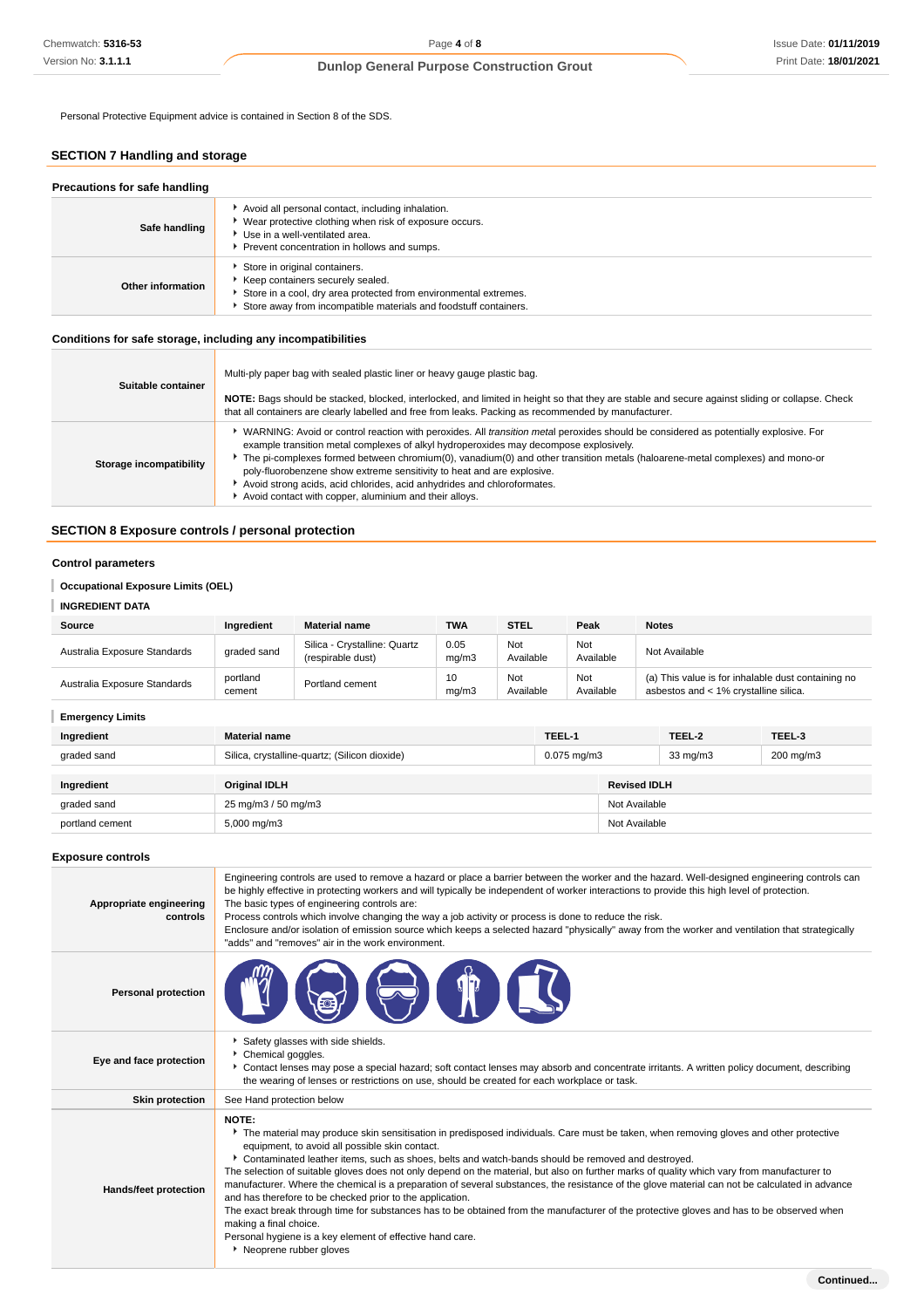|                        | Experience indicates that the following polymers are suitable as glove materials for protection against undissolved, dry solids, where abrasive<br>particles are not present.<br>polychloroprene.<br>hitrile rubber.<br>butyl rubber. |
|------------------------|---------------------------------------------------------------------------------------------------------------------------------------------------------------------------------------------------------------------------------------|
| <b>Body protection</b> | See Other protection below                                                                                                                                                                                                            |
| Other protection       | • Overalls.<br>P.V.C apron.<br>Barrier cream.<br>Skin cleansing cream.                                                                                                                                                                |

#### **Respiratory protection**

Particulate. (AS/NZS 1716 & 1715, EN 143:2000 & 149:001, ANSI Z88 or national equivalent)

| <b>Required Minimum Protection Factor</b> | <b>Half-Face Respirator</b> | <b>Full-Face Respirator</b> | <b>Powered Air Respirator</b> |
|-------------------------------------------|-----------------------------|-----------------------------|-------------------------------|
| up to $10 \times ES$                      | P <sub>1</sub><br>Air-line* |                             | PAPR-P1                       |
| up to $50 \times ES$                      | Air-line**                  | P <sub>2</sub>              | PAPR-P2                       |
| up to $100 \times ES$                     |                             | P <sub>3</sub>              | -                             |
|                                           |                             | Air-line*                   | -                             |
| $100 + x ES$                              |                             | Air-line**                  | PAPR-P3                       |

\* - Negative pressure demand \*\* - Continuous flow

A(All classes) = Organic vapours, B AUS or B1 = Acid gasses, B2 = Acid gas or hydrogen cyanide(HCN), B3 = Acid gas or hydrogen cyanide(HCN), E = Sulfur dioxide(SO2), G = Agricultural chemicals, K = Ammonia(NH3), Hg = Mercury, NO = Oxides of nitrogen, MB = Methyl bromide, AX = Low boiling point organic compounds(below 65 degC)

Respirators may be necessary when engineering and administrative controls do not adequately prevent exposures.

The decision to use respiratory protection should be based on professional judgment that takes into account toxicity information, exposure measurement data, and frequency and likelihood of the worker's exposure - ensure users are not subject to high thermal loads which may result in heat stress or distress due to personal protective equipment (powered, positive flow, full face apparatus may be an option).

Published occupational exposure limits, where they exist, will assist in determining the adequacy of the selected respiratory protection. These may be government mandated or vendor recommended.

Certified respirators will be useful for protecting workers from inhalation of particulates when properly selected and fit tested as part of a complete respiratory protection program.

Use approved positive flow mask if significant quantities of dust becomes airborne. ▶ Try to avoid creating dust conditions.

**Appearance** Solid; insoluble in water.

# **SECTION 9 Physical and chemical properties**

**Information on basic physical and chemical properties**

| <b>Appearance</b>                               | <b>JUILL, ILIJULUIT III WALTI.</b> |                                            |                |
|-------------------------------------------------|------------------------------------|--------------------------------------------|----------------|
|                                                 |                                    |                                            |                |
| <b>Physical state</b>                           | <b>Divided Solid</b>               | Relative density (Water = $1$ )            | Not Available  |
| Odour                                           | Not Available                      | Partition coefficient n-octanol<br>/ water | Not Available  |
| <b>Odour threshold</b>                          | Not Available                      | Auto-ignition temperature (°C)             | Not Available  |
| pH (as supplied)                                | Not Applicable                     | <b>Decomposition temperature</b>           | Not Available  |
| Melting point / freezing point<br>(°C)          | Not Available                      | <b>Viscosity (cSt)</b>                     | Not Applicable |
| Initial boiling point and boiling<br>range (°C) | Not Available                      | Molecular weight (g/mol)                   | Not Applicable |
| Flash point (°C)                                | Not Available                      | <b>Taste</b>                               | Not Available  |
| <b>Evaporation rate</b>                         | Not Available                      | <b>Explosive properties</b>                | Not Available  |
| <b>Flammability</b>                             | Not Available                      | <b>Oxidising properties</b>                | Not Available  |
| Upper Explosive Limit (%)                       | Not Available                      | Surface Tension (dyn/cm or<br>$mN/m$ )     | Not Applicable |
| Lower Explosive Limit (%)                       | Not Available                      | <b>Volatile Component (%vol)</b>           | Not Applicable |
| Vapour pressure (kPa)                           | Not Applicable                     | Gas group                                  | Not Available  |
| Solubility in water                             | Immiscible                         | pH as a solution (1%)                      | Not Applicable |
| Vapour density $(Air = 1)$                      | Not Available                      | VOC g/L                                    | Not Available  |

#### **SECTION 10 Stability and reactivity**

| Reactivity                            | See section 7                                                                                                                        |
|---------------------------------------|--------------------------------------------------------------------------------------------------------------------------------------|
| <b>Chemical stability</b>             | • Unstable in the presence of incompatible materials.<br>▶ Product is considered stable.<br>Hazardous polymerisation will not occur. |
| Possibility of hazardous<br>reactions | See section 7                                                                                                                        |
| <b>Conditions to avoid</b>            | See section 7                                                                                                                        |
| Incompatible materials                | See section 7                                                                                                                        |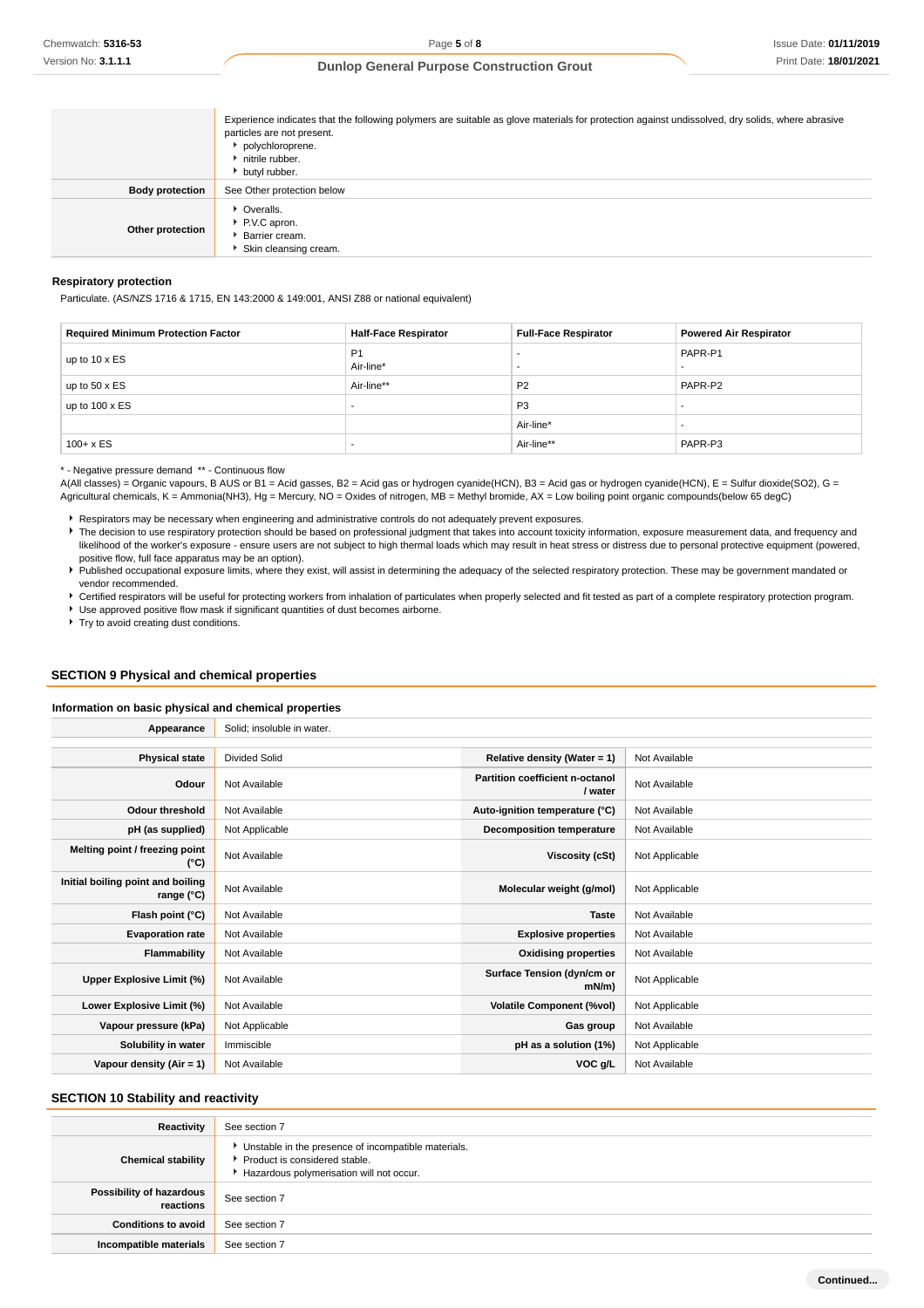**Hazardous decomposition**<br>**products** See section 5

# **SECTION 11 Toxicological information**

# **Information on toxicological effects**

| Inhaled             | The material can cause respiratory irritation in some persons. The body's response to such irritation can cause further lung damage.<br>Inhalation of dusts, generated by the material during the course of normal handling, may be damaging to the health of the individual.<br>Persons with impaired respiratory function, airway diseases and conditions such as emphysema or chronic bronchitis, may incur further disability<br>if excessive concentrations of particulate are inhaled.<br>If prior damage to the circulatory or nervous systems has occurred or if kidney damage has been sustained, proper screenings should be<br>conducted on individuals who may be exposed to further risk if handling and use of the material result<br>in excessive exposures.<br>Effects on lungs are significantly enhanced in the presence of respirable particles.                                                                                                                                                                                                                                                                                                                                                                                                                                                                                                                                                                                                                                                                                                                                                                                                                                                                                                                                                                                      |
|---------------------|----------------------------------------------------------------------------------------------------------------------------------------------------------------------------------------------------------------------------------------------------------------------------------------------------------------------------------------------------------------------------------------------------------------------------------------------------------------------------------------------------------------------------------------------------------------------------------------------------------------------------------------------------------------------------------------------------------------------------------------------------------------------------------------------------------------------------------------------------------------------------------------------------------------------------------------------------------------------------------------------------------------------------------------------------------------------------------------------------------------------------------------------------------------------------------------------------------------------------------------------------------------------------------------------------------------------------------------------------------------------------------------------------------------------------------------------------------------------------------------------------------------------------------------------------------------------------------------------------------------------------------------------------------------------------------------------------------------------------------------------------------------------------------------------------------------------------------------------------------|
| Ingestion           | Accidental ingestion of the material may be damaging to the health of the individual.<br>Not normally a hazard due to the physical form of product. The material is a physical irritant to the gastro-intestinal tract                                                                                                                                                                                                                                                                                                                                                                                                                                                                                                                                                                                                                                                                                                                                                                                                                                                                                                                                                                                                                                                                                                                                                                                                                                                                                                                                                                                                                                                                                                                                                                                                                                   |
| <b>Skin Contact</b> | This material can cause inflammation of the skin on contact in some persons.<br>The material may accentuate any pre-existing dermatitis condition<br>Handling wet cement can cause dermatitis. Cement when wet is quite alkaline and this alkali action on the skin contributes strongly to cement<br>contact dermatitis since it may cause drying and defatting of the skin which is followed by hardening, cracking, lesions developing, possible<br>infections of lesions and penetration by soluble salts.<br>Four students received severe hand burns whilst making moulds of their hands with dental plaster substituted for Plaster of Paris. The dental<br>plaster known as "Stone" was a special form of calcium sulfate hemihydrate containing alpha-hemihydrate crystals that provide high compression<br>strength to the moulds. Beta-hemihydrate (normal Plaster of Paris) does not cause skin burns in similar circumstances.<br>Skin contact may result in severe irritation particularly to broken skin. Ulceration known as "chrome ulcers" may develop. Chrome ulcers and skin<br>cancer are significantly related.<br>Open cuts, abraded or irritated skin should not be exposed to this material<br>Entry into the blood-stream, through, for example, cuts, abrasions or lesions, may produce systemic injury with harmful effects. Examine the skin<br>prior to the use of the material and ensure that any external damage is suitably protected.                                                                                                                                                                                                                                                                                                                                                                                 |
| Eye                 | If applied to the eyes, this material causes severe eye damage.                                                                                                                                                                                                                                                                                                                                                                                                                                                                                                                                                                                                                                                                                                                                                                                                                                                                                                                                                                                                                                                                                                                                                                                                                                                                                                                                                                                                                                                                                                                                                                                                                                                                                                                                                                                          |
| <b>Chronic</b>      | Skin contact with the material is more likely to cause a sensitisation reaction in some persons compared to the general population.<br>Substance accumulation, in the human body, may occur and may cause some concern following repeated or long-term occupational exposure.<br>Cement contact dermatitis (CCD) may occur when contact shows an allergic response, which may progress to sensitisation. Sensitisation is due<br>to soluble chromates (chromate compounds) present in trace amounts in some cements and cement products. Soluble chromates readily<br>penetrate intact skin. Cement dermatitis can be characterised by fissures, eczematous rash, dystrophic nails, and dry skin; acute contact with<br>highly alkaline mixtures may cause localised necrosis.<br>Red blood cells and rabbit alveolar macrophages exposed to calcium silicate insulation materials in vitro showed haemolysis in one study but not<br>in another. Both studies showed the substance to be more cytotoxic than titanium dioxide but less toxic than asbestos.<br>In a small cohort mortality study of workers in a wollastonite quarry, the observed number of deaths from all cancers combined and lung cancer<br>were lower than expected. Wollastonite is a calcium inosilicate mineral (CaSiO3).<br>Overexposure to the breathable dust may cause coughing, wheezing, difficulty in breathing and impaired lung function. Chronic symptoms may<br>include decreased vital lung capacity and chest infections. Repeated exposures in the workplace to high levels of fine-divided dusts may produce<br>a condition known as pneumoconiosis, which is the lodgement of any inhaled dusts in the lung, irrespective of the effect. This is particularly true<br>when a significant number of particles less than 0.5 microns (1/50000 inch) are present. |

| <b>Dunlop General Purpose</b><br><b>Construction Grout</b> | <b>TOXICITY</b><br>Not Available                                                                                                                                                                                                | <b>IRRITATION</b><br>Not Available |
|------------------------------------------------------------|---------------------------------------------------------------------------------------------------------------------------------------------------------------------------------------------------------------------------------|------------------------------------|
| graded sand                                                | <b>TOXICITY</b><br>Oral(Rat) LD50; =500 mg/kg $[2]$                                                                                                                                                                             | <b>IRRITATION</b><br>Not Available |
| portland cement                                            | <b>TOXICITY</b><br>Not Available                                                                                                                                                                                                | <b>IRRITATION</b><br>Not Available |
| Legend:                                                    | 1. Value obtained from Europe ECHA Registered Substances - Acute toxicity 2.* Value obtained from manufacturer's SDS. Unless otherwise<br>specified data extracted from RTECS - Register of Toxic Effect of chemical Substances |                                    |

| <b>PORTLAND CEMENT</b>                             | The following information refers to contact allergens as a group and may not be specific to this product.<br>Contact allergies quickly manifest themselves as contact eczema, more rarely as urticaria or Quincke's oedema. The pathogenesis of contact<br>eczema involves a cell-mediated (T lymphocytes) immune reaction of the delayed type. Other allergic skin reactions, e.g. contact urticaria,<br>involve antibody-mediated immune reactions. The significance of the contact allergen is not simply determined by its sensitisation potential: the<br>distribution of the substance and the opportunities for contact with it are equally important.<br>Asthma-like symptoms may continue for months or even years after exposure to the material ends. This may be due to a non-allergic condition<br>known as reactive airways dysfunction syndrome (RADS) which can occur after exposure to high levels of highly irritating compound. Main<br>criteria for diagnosing RADS include the absence of previous airways disease in a non-atopic individual, with sudden onset of persistent<br>asthma-like symptoms within minutes to hours of a documented exposure to the irritant. Other criteria for diagnosis of RADS include a reversible |                                 |   |
|----------------------------------------------------|---------------------------------------------------------------------------------------------------------------------------------------------------------------------------------------------------------------------------------------------------------------------------------------------------------------------------------------------------------------------------------------------------------------------------------------------------------------------------------------------------------------------------------------------------------------------------------------------------------------------------------------------------------------------------------------------------------------------------------------------------------------------------------------------------------------------------------------------------------------------------------------------------------------------------------------------------------------------------------------------------------------------------------------------------------------------------------------------------------------------------------------------------------------------------------------------------------------------------------------------------------|---------------------------------|---|
|                                                    | airflow pattern on lung function tests, moderate to severe bronchial hyperreactivity on methacholine challenge testing, and the lack of minimal<br>lymphocytic inflammation, without eosinophilia.                                                                                                                                                                                                                                                                                                                                                                                                                                                                                                                                                                                                                                                                                                                                                                                                                                                                                                                                                                                                                                                      |                                 |   |
| <b>GRADED SAND &amp; PORTLAND</b><br><b>CEMENT</b> | No significant acute toxicological data identified in literature search.                                                                                                                                                                                                                                                                                                                                                                                                                                                                                                                                                                                                                                                                                                                                                                                                                                                                                                                                                                                                                                                                                                                                                                                |                                 |   |
|                                                    |                                                                                                                                                                                                                                                                                                                                                                                                                                                                                                                                                                                                                                                                                                                                                                                                                                                                                                                                                                                                                                                                                                                                                                                                                                                         |                                 |   |
| <b>Acute Toxicity</b>                              | ×                                                                                                                                                                                                                                                                                                                                                                                                                                                                                                                                                                                                                                                                                                                                                                                                                                                                                                                                                                                                                                                                                                                                                                                                                                                       | Carcinogenicity                 | × |
| <b>Skin Irritation/Corrosion</b>                   | $\checkmark$                                                                                                                                                                                                                                                                                                                                                                                                                                                                                                                                                                                                                                                                                                                                                                                                                                                                                                                                                                                                                                                                                                                                                                                                                                            | Reproductivity                  | × |
| <b>Serious Eye Damage/Irritation</b>               | ✔                                                                                                                                                                                                                                                                                                                                                                                                                                                                                                                                                                                                                                                                                                                                                                                                                                                                                                                                                                                                                                                                                                                                                                                                                                                       | <b>STOT - Single Exposure</b>   | ✔ |
| <b>Respiratory or Skin</b><br>sensitisation        | ✔                                                                                                                                                                                                                                                                                                                                                                                                                                                                                                                                                                                                                                                                                                                                                                                                                                                                                                                                                                                                                                                                                                                                                                                                                                                       | <b>STOT - Repeated Exposure</b> | × |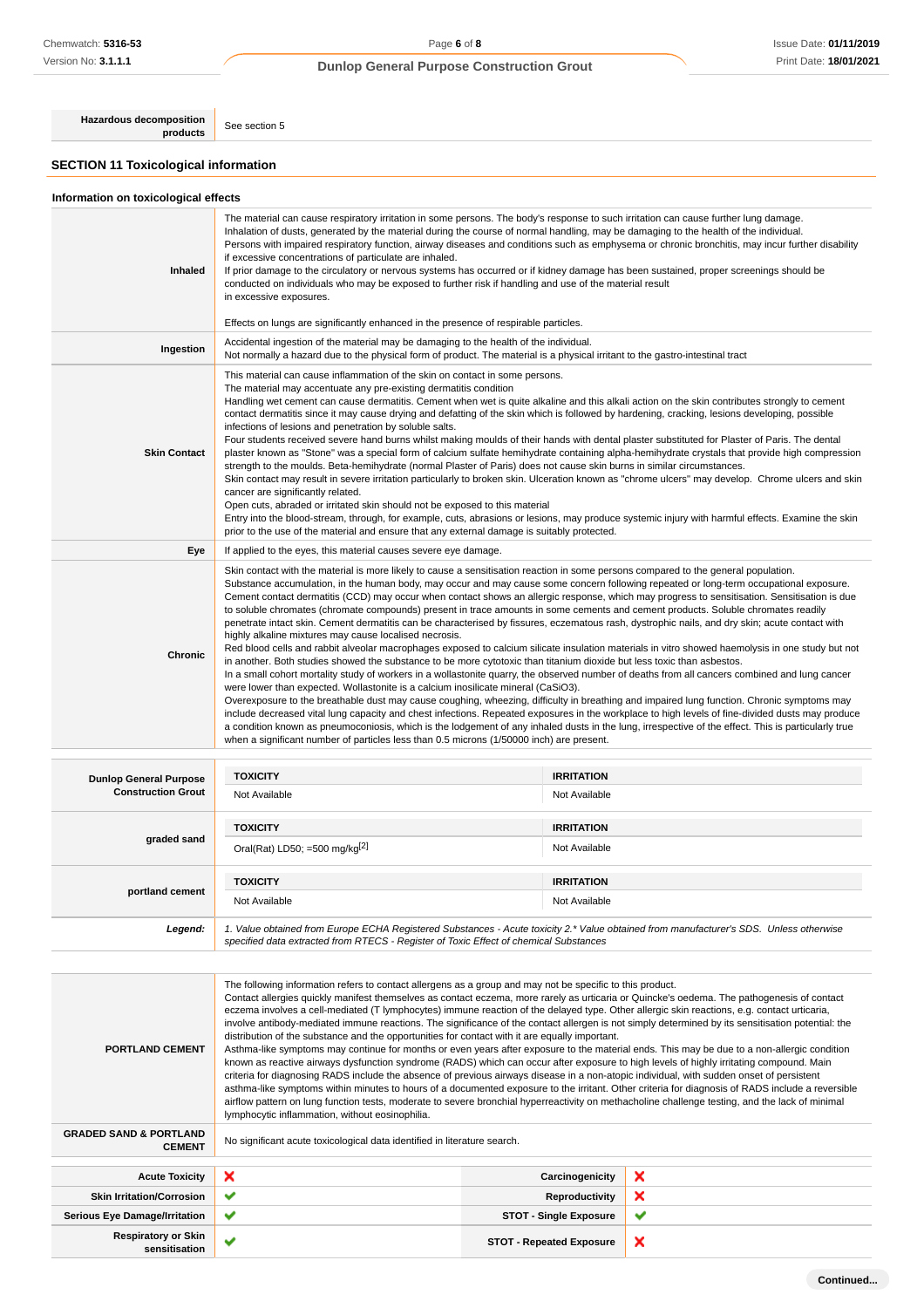**Mutagenicity X Aspiration Hazard** 

Legend:  $\mathsf{X}$  – Data either not available or does not fill the criteria for classification  $\blacktriangleright$  – Data available to make classification

×

# **SECTION 12 Ecological information**

**Toxicity**

|                                                            | Endpoint         | <b>Test Duration (hr)</b>                                                                                                                                                                                                                                                                                                                                                                       | <b>Species</b> | Value            | Source           |
|------------------------------------------------------------|------------------|-------------------------------------------------------------------------------------------------------------------------------------------------------------------------------------------------------------------------------------------------------------------------------------------------------------------------------------------------------------------------------------------------|----------------|------------------|------------------|
| <b>Dunlop General Purpose</b><br><b>Construction Grout</b> | Not<br>Available | Not Available                                                                                                                                                                                                                                                                                                                                                                                   | Not Available  | Not<br>Available | Not<br>Available |
|                                                            | Endpoint         | <b>Test Duration (hr)</b>                                                                                                                                                                                                                                                                                                                                                                       | <b>Species</b> | Value            | Source           |
| graded sand                                                | Not<br>Available | Not Available                                                                                                                                                                                                                                                                                                                                                                                   | Not Available  | Not<br>Available | Not<br>Available |
|                                                            | Endpoint         | <b>Test Duration (hr)</b>                                                                                                                                                                                                                                                                                                                                                                       | <b>Species</b> | Value            | <b>Source</b>    |
| portland cement                                            | Not<br>Available | Not Available                                                                                                                                                                                                                                                                                                                                                                                   | Not Available  | Not<br>Available | Not<br>Available |
| Legend:                                                    |                  | Extracted from 1. IUCLID Toxicity Data 2. Europe ECHA Registered Substances - Ecotoxicological Information - Aquatic Toxicity 3. EPIWIN Suite<br>V3.12 (QSAR) - Aquatic Toxicity Data (Estimated) 4. US EPA, Ecotox database - Aquatic Toxicity Data 5. ECETOC Aquatic Hazard Assessment<br>Data 6. NITE (Japan) - Bioconcentration Data 7. METI (Japan) - Bioconcentration Data 8. Vendor Data |                |                  |                  |

**DO NOT** discharge into sewer or waterways.

#### **Persistence and degradability**

| Ingredient                       | Persistence: Water/Soil               | <b>Persistence: Air</b>               |  |
|----------------------------------|---------------------------------------|---------------------------------------|--|
|                                  | No Data available for all ingredients | No Data available for all ingredients |  |
|                                  |                                       |                                       |  |
| <b>Bioaccumulative potential</b> |                                       |                                       |  |
| Ingredient                       | <b>Bioaccumulation</b>                |                                       |  |
|                                  | No Data available for all ingredients |                                       |  |
|                                  |                                       |                                       |  |
| <b>Mobility in soil</b>          |                                       |                                       |  |
| Ingredient                       | Mobility                              |                                       |  |
|                                  | No Data available for all ingredients |                                       |  |

# **SECTION 13 Disposal considerations**

| Waste treatment methods             |                                                                                                                                                                                                                                                                |  |
|-------------------------------------|----------------------------------------------------------------------------------------------------------------------------------------------------------------------------------------------------------------------------------------------------------------|--|
| <b>Product / Packaging disposal</b> | Recycle wherever possible or consult manufacturer for recycling options.<br>Consult State Land Waste Management Authority for disposal.<br>Bury residue in an authorised landfill.<br>Recycle containers if possible, or dispose of in an authorised landfill. |  |

### **SECTION 14 Transport information**

| <b>Labels Required</b>  |                |  |
|-------------------------|----------------|--|
| <b>Marine Pollutant</b> | <b>NO</b>      |  |
| <b>HAZCHEM</b>          | Not Applicable |  |

### **Land transport (ADG): NOT REGULATED FOR TRANSPORT OF DANGEROUS GOODS**

**Air transport (ICAO-IATA / DGR): NOT REGULATED FOR TRANSPORT OF DANGEROUS GOODS**

# **Sea transport (IMDG-Code / GGVSee): NOT REGULATED FOR TRANSPORT OF DANGEROUS GOODS**

### **Transport in bulk according to Annex II of MARPOL and the IBC code**

Not Applicable

### **Transport in bulk in accordance with MARPOL Annex V and the IMSBC Code**

| <b>Product name</b> | Group         |
|---------------------|---------------|
| graded sand         | Not Available |
| portland cement     | Not Available |

### **Transport in bulk in accordance with the ICG Code**

| <b>Product name</b> | <b>Ship Type</b> |
|---------------------|------------------|
| graded sand         | Not Available    |
| portland cement     | Not Available    |